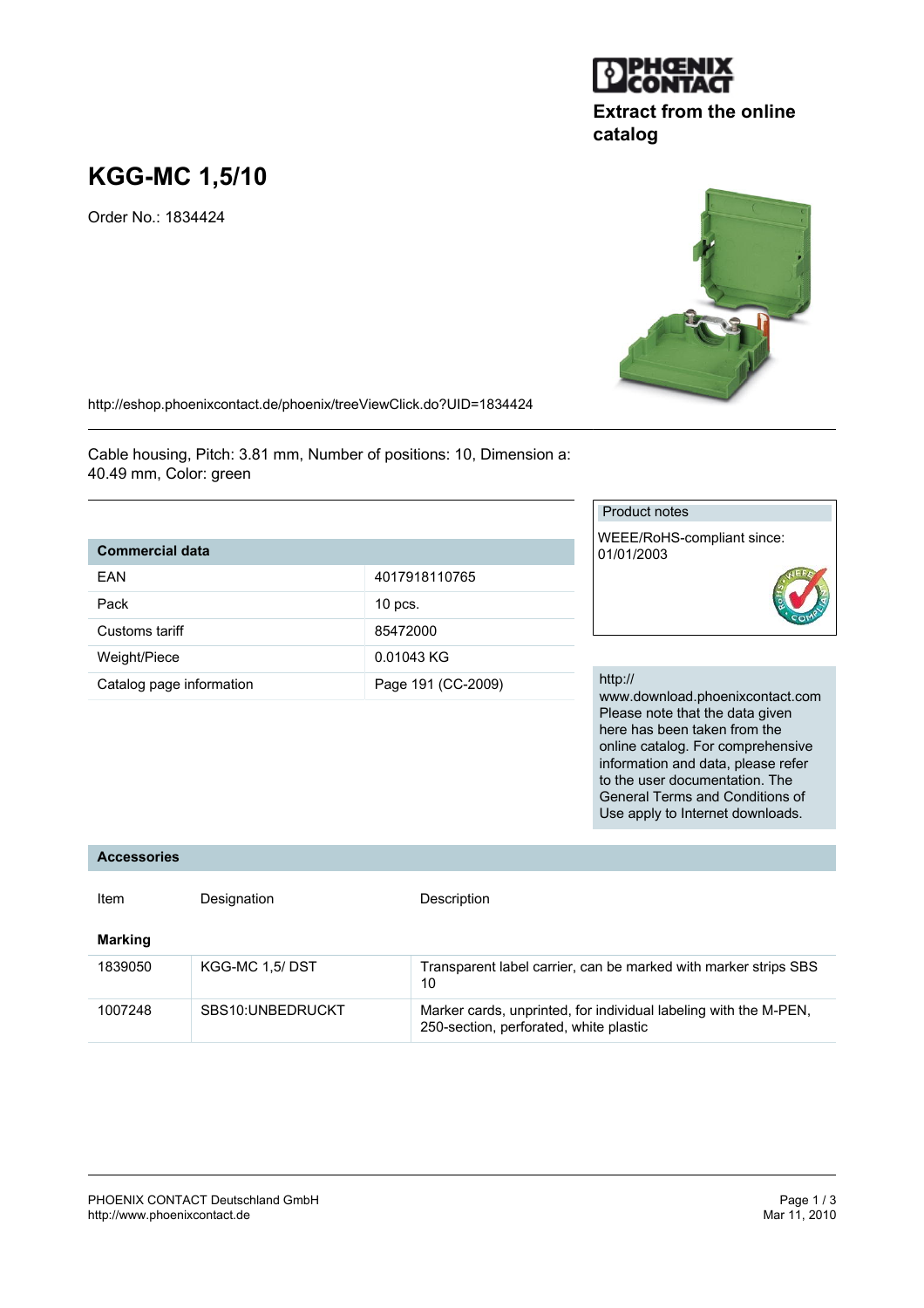# **Diagrams/Drawings**

Dimensioned drawing